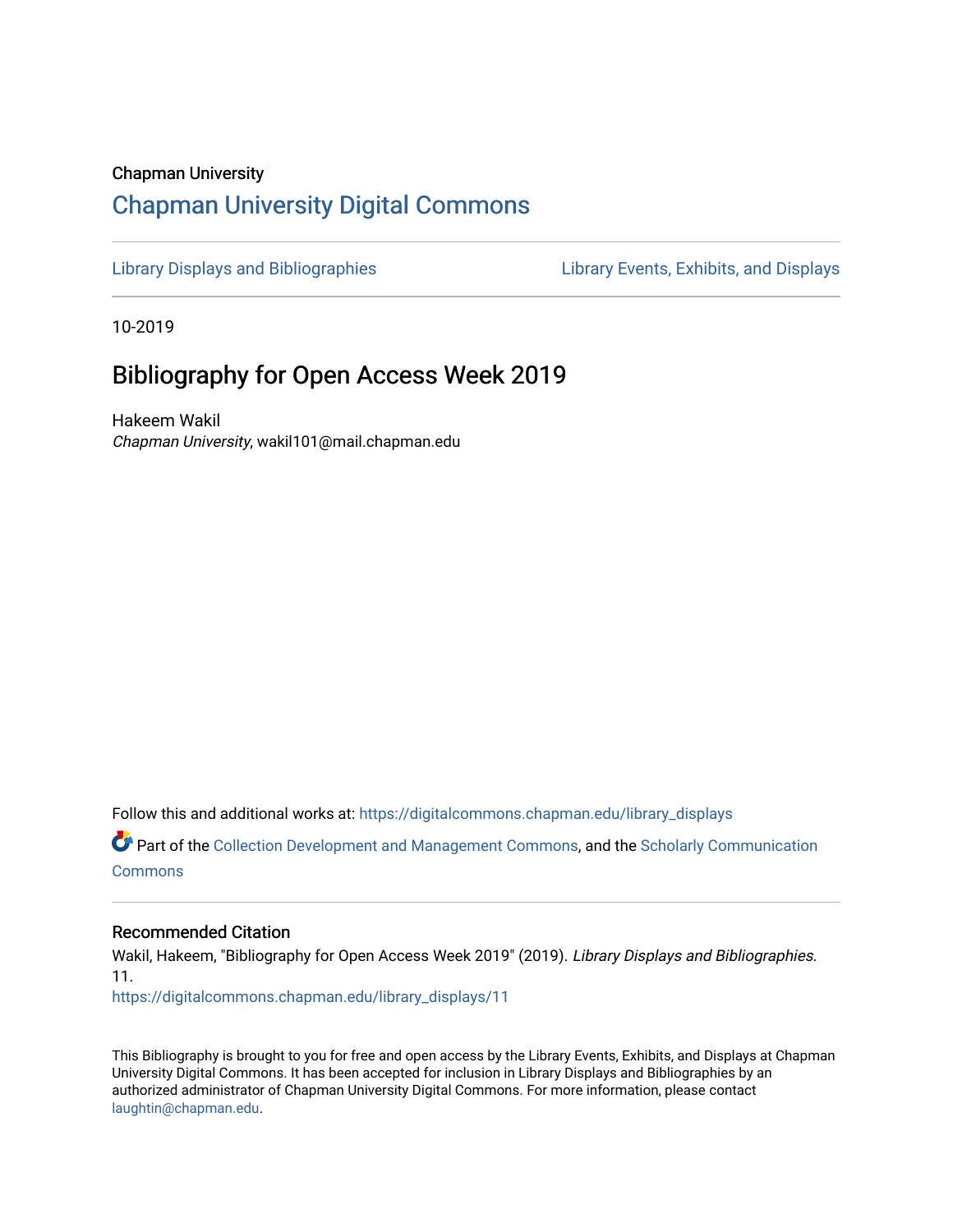## *Open Access: An Informative Display*

*Curated by Hakeem Wakil, '20*

# *The academic library and the net gen student : making the connections*

Susan Gibbons Call Num: Z675.U5 G49 2007 2<sup>nd</sup> Floor Social Sciences Library

## *Acquisitions in the new information universe : core competencies and ethical practices*

Jesse Holden Call Num: Z689 .H74 2010 2<sup>nd</sup> Floor Social Sciences Library

#### *Building bridges : connecting faculty, students, and the college library*

Monty L. McAdoo Call Num: Z675.U5 M358 2010 2<sup>nd</sup> Floor Social Sciences Library

## *The future of the library : from electric media to digital media*

Robert K. Logan with Marshall McLuhan Call Num: Z665 .L785 2016 2<sup>nd</sup> Floor Social Sciences Library

## *Hunting and gathering on the information savanna : conversations on modeling human search abilities*

Brian C. O'Connor, Jud H. Copeland ; with Jodi L. Kearns Call Num: Z665 .O28 2003 2<sup>nd</sup> Floor Social Sciences Library

## *Information for a new age : redefining the librarian*

Fifteenth Anniversary Task Force, Library Instruction Round Table, American Library Association Call Num: Z665.2.U6 I54 1995 2<sup>nd</sup> Floor Social Sciences Library

## *Intellectual freedom manual*

Office for Intellectual Freedom of the American Library Association Call Num: Z711.4 .I57 2010 2<sup>nd</sup> Floor Social Sciences Library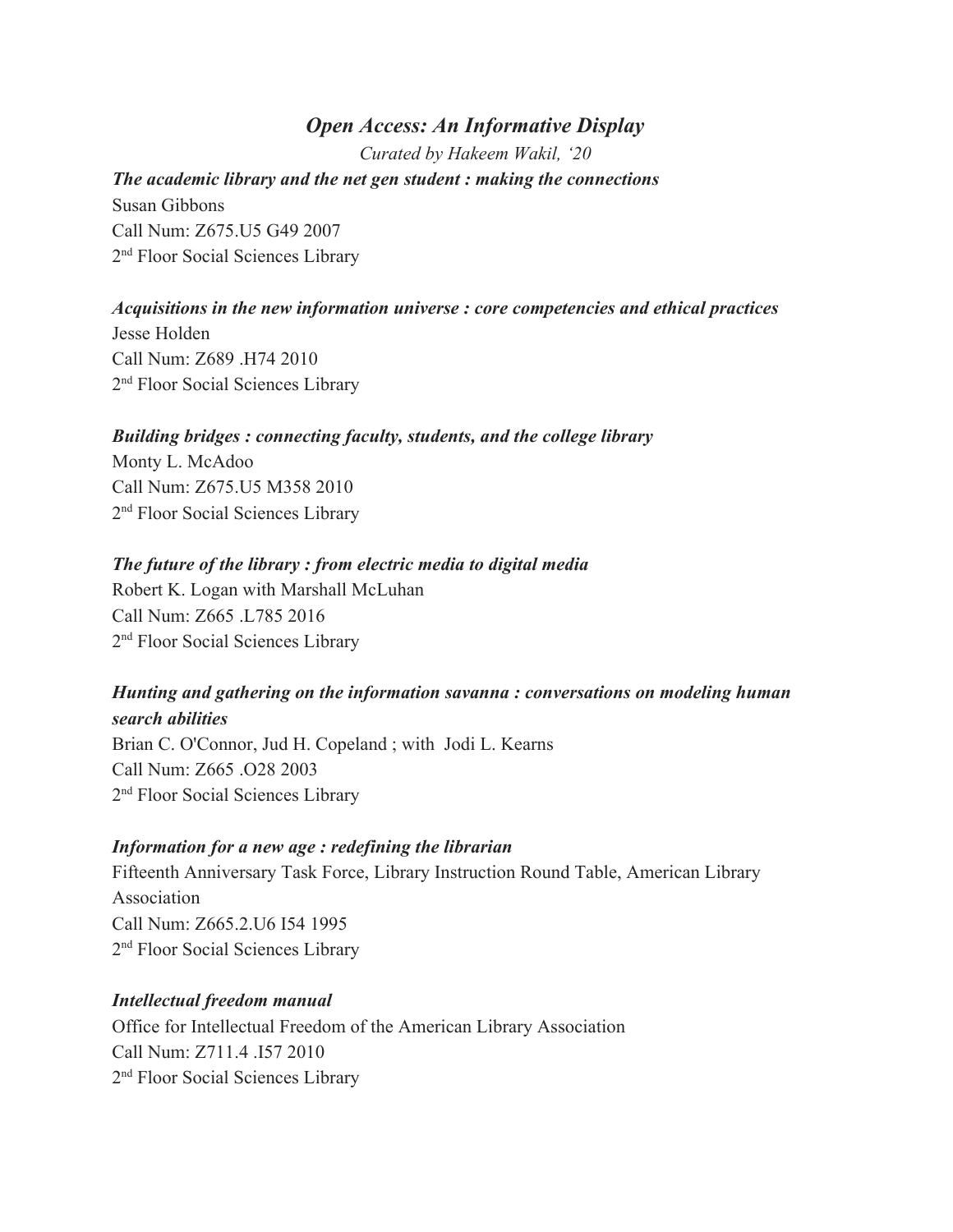#### *Managing acquisitions in library and information services*

Liz Chapman Call Num: Z689 .C435 2004 2<sup>nd</sup> Floor Social Sciences Library

#### *Managing copyright in higher education : a guidebook*

Donna L. Ferullo Call Num: Z642 .F47 2014 2<sup>nd</sup> Floor Social Sciences Library

#### *New approaches to e-reserve : linking, sharing and streaming*

Ophelia Cheung, Dana Thomas and Susan Patrick Call Num: Z692.R47 C44 2010 2<sup>nd</sup> Floor Social Sciences Library

## *Open access and the humanities : contexts, controversies and the future*

Martin Paul Eve Call Num: Z286.O63 E94 2014 2<sup>nd</sup> Floor Social Sciences Library

#### *Open access : what you need to know now*

Walt Crawford Call Num: Z286.O63 C73 2011 2<sup>nd</sup> Floor Social Sciences Library

#### *Open book : a librarian's guide to academic publishing*

James Wiser and Rolf A. Janke Call Num: Z286.S37 O64 201 2<sup>nd</sup> Floor Social Sciences Library

## *Reserves, electronic reserves, and copyright : the past and the future*

Brice Austin Call Num: Z692.R47 A97 2004 2<sup>nd</sup> Floor Social Sciences Library

## *The Right to information : legal questions and policy issues*

Jana Varlejs Call Num: Z711.4 .R53 1984 2<sup>nd</sup> Floor Social Sciences Library